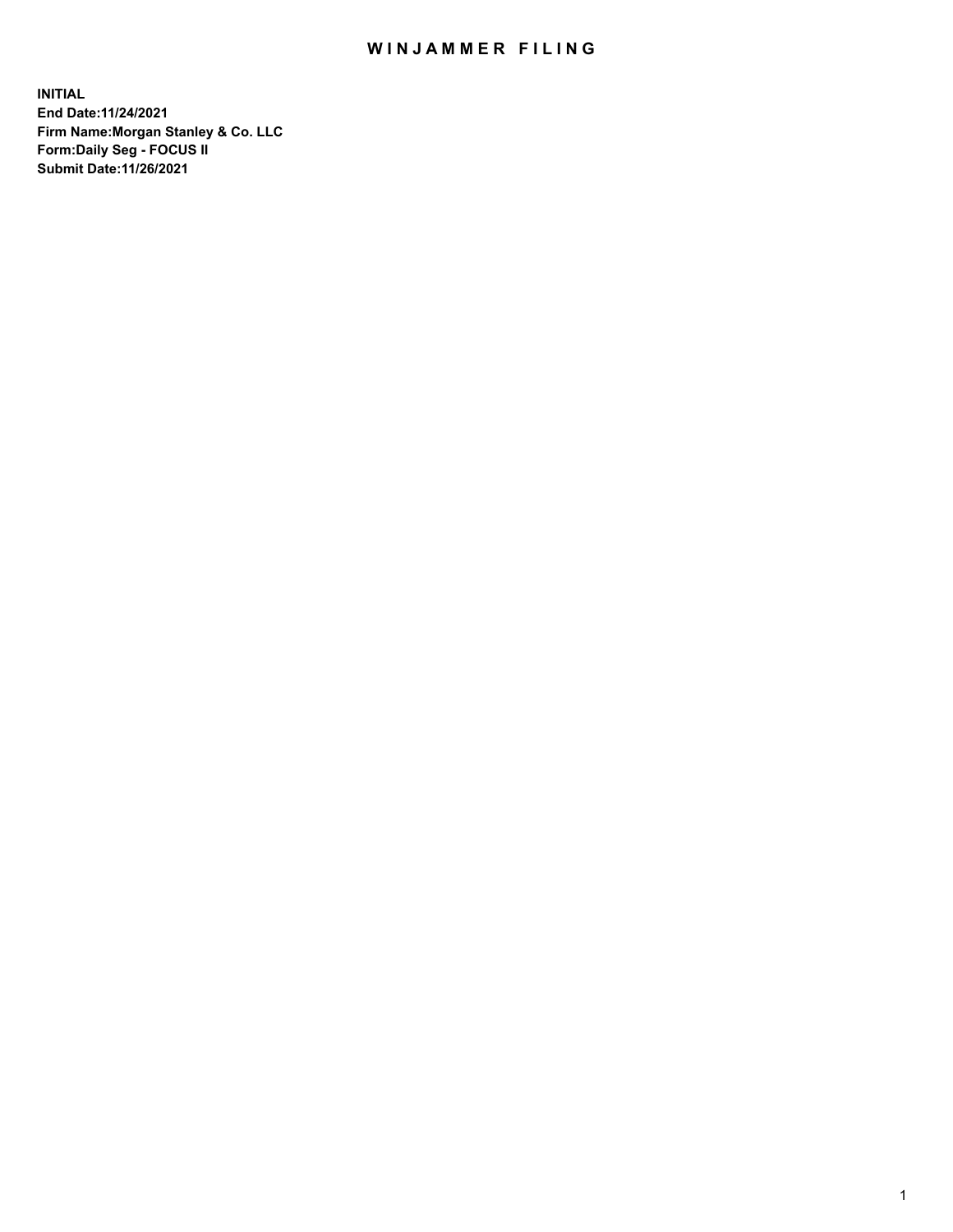**INITIAL End Date:11/24/2021 Firm Name:Morgan Stanley & Co. LLC Form:Daily Seg - FOCUS II Submit Date:11/26/2021 Daily Segregation - Cover Page**

| Name of Company                                                                                                                                                                                                                                                                                                                | Morgan Stanley & Co. LLC                                |
|--------------------------------------------------------------------------------------------------------------------------------------------------------------------------------------------------------------------------------------------------------------------------------------------------------------------------------|---------------------------------------------------------|
| <b>Contact Name</b>                                                                                                                                                                                                                                                                                                            | <b>Ikram Shah</b>                                       |
| <b>Contact Phone Number</b>                                                                                                                                                                                                                                                                                                    | 212-276-0963                                            |
| <b>Contact Email Address</b>                                                                                                                                                                                                                                                                                                   | Ikram.shah@morganstanley.com                            |
| FCM's Customer Segregated Funds Residual Interest Target (choose one):<br>a. Minimum dollar amount: ; or<br>b. Minimum percentage of customer segregated funds required:%; or<br>c. Dollar amount range between: and; or<br>d. Percentage range of customer segregated funds required between: % and %.                        | 235,000,000<br><u>0</u><br>00<br>0 Q                    |
| FCM's Customer Secured Amount Funds Residual Interest Target (choose one):<br>a. Minimum dollar amount: ; or<br>b. Minimum percentage of customer secured funds required:%; or<br>c. Dollar amount range between: and; or<br>d. Percentage range of customer secured funds required between:% and%.                            | 140,000,000<br><u>0</u><br><u>0 0</u><br>0 <sub>0</sub> |
| FCM's Cleared Swaps Customer Collateral Residual Interest Target (choose one):<br>a. Minimum dollar amount: ; or<br>b. Minimum percentage of cleared swaps customer collateral required:% ; or<br>c. Dollar amount range between: and; or<br>d. Percentage range of cleared swaps customer collateral required between:% and%. | 92,000,000<br><u>0</u><br><u>00</u><br>00               |

Attach supporting documents CH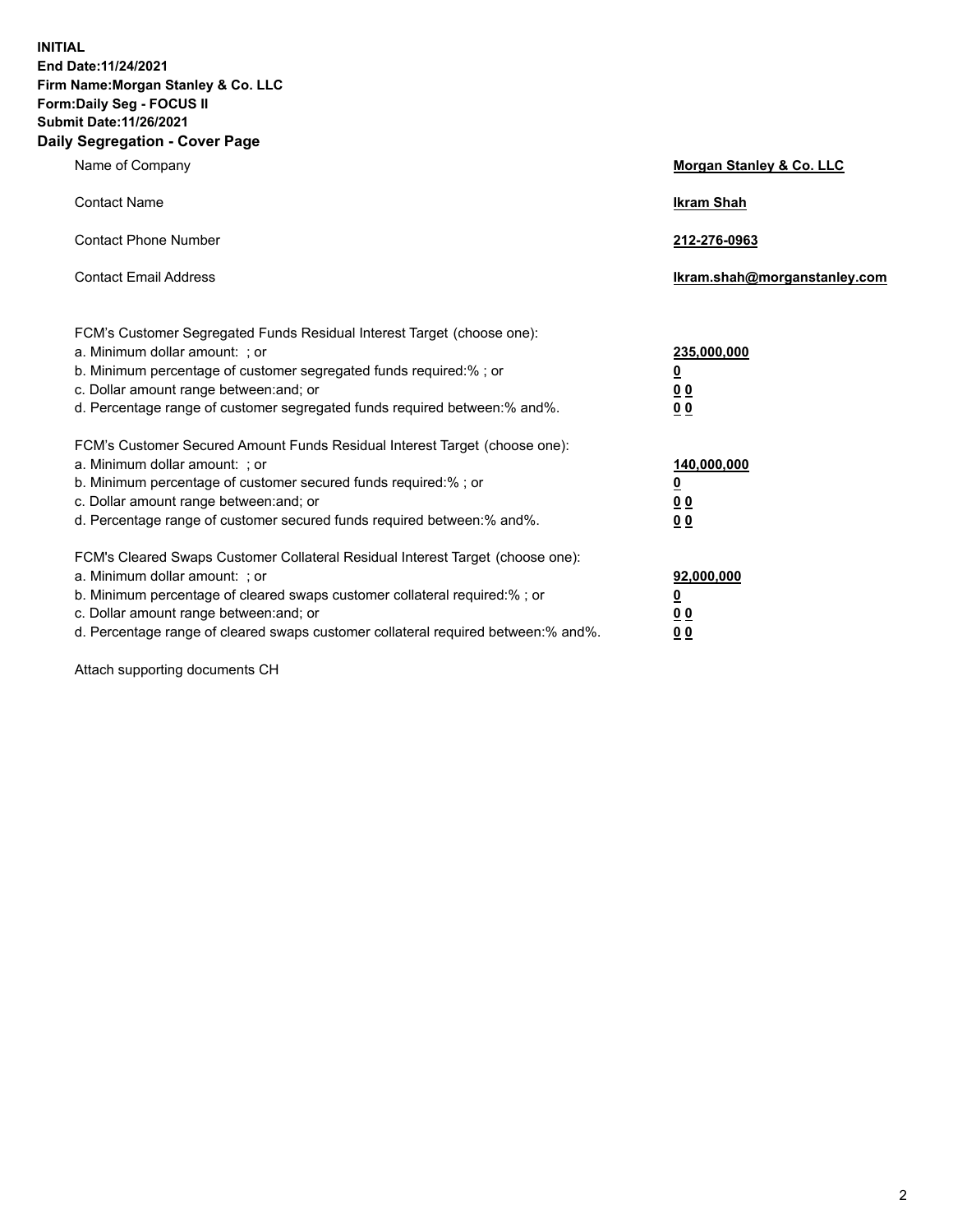## **INITIAL End Date:11/24/2021 Firm Name:Morgan Stanley & Co. LLC Form:Daily Seg - FOCUS II Submit Date:11/26/2021**

## **Daily Segregation - Secured Amounts**

Foreign Futures and Foreign Options Secured Amounts Amount required to be set aside pursuant to law, rule or regulation of a foreign government or a rule of a self-regulatory organization authorized thereunder 1. Net ledger balance - Foreign Futures and Foreign Option Trading - All Customers A. Cash **5,446,301,169** [7315] B. Securities (at market) **1,698,084,714** [7317] 2. Net unrealized profit (loss) in open futures contracts traded on a foreign board of trade **193,912,724** [7325] 3. Exchange traded options a. Market value of open option contracts purchased on a foreign board of trade **39,730,083** [7335] b. Market value of open contracts granted (sold) on a foreign board of trade **-23,555,498** [7337] 4. Net equity (deficit) (add lines 1. 2. and 3.) **7,354,473,192** [7345] 5. Account liquidating to a deficit and account with a debit balances - gross amount **45,036,968** [7351] Less: amount offset by customer owned securities **-42,336,018** [7352] **2,700,950** 6. Amount required to be set aside as the secured amount - Net Liquidating Equity Method (add lines 4 and 5) 7. Greater of amount required to be set aside pursuant to foreign jurisdiction (above) or line 6. FUNDS DEPOSITED IN SEPARATE REGULATION 30.7 ACCOUNTS 1. Cash in banks A. Banks located in the United States **449,556,628** [7500] B. Other banks qualified under Regulation 30.7 **427,686,494** [7520] **877,243,122** 2. Securities A. In safekeeping with banks located in the United States **417,323,222** [7540] B. In safekeeping with other banks qualified under Regulation 30.7 **67,791,392** [7560] **485,114,614**

- 3. Equities with registered futures commission merchants
	-
	- B. Securities **0** [7590]
	- C. Unrealized gain (loss) on open futures contracts **1,554,441** [7600]
	- D. Value of long option contracts **0** [7610]
	- E. Value of short option contracts **0** [7615] **10,388,627** [7620]
- 4. Amounts held by clearing organizations of foreign boards of trade
	-
	- B. Securities **0** [7650]
	- C. Amount due to (from) clearing organization daily variation **0** [7660]
	- D. Value of long option contracts **0** [7670]
	- E. Value of short option contracts **0** [7675] **0** [7680]
- 5. Amounts held by members of foreign boards of trade
	-
	-
	- C. Unrealized gain (loss) on open futures contracts **192,358,284** [7720]
	- D. Value of long option contracts **39,730,083** [7730]
	-
- 6. Amounts with other depositories designated by a foreign board of trade **0** [7760]
- 7. Segregated funds on hand **0** [7765]
- 8. Total funds in separate section 30.7 accounts **7,572,393,611** [7770]
- 9. Excess (deficiency) Set Aside for Secured Amount (subtract line 7 Secured Statement Page 1 from Line 8)
- 10. Management Target Amount for Excess funds in separate section 30.7 accounts **140,000,000** [7780]
- 11. Excess (deficiency) funds in separate 30.7 accounts over (under) Management Target **75,219,469** [7785]

**0** [7305]

[7354] **7,357,174,142** [7355]

**7,357,174,142** [7360]

[7530]

[7570]

A. Cash **8,834,186** [7580]

A. Cash **0** [7640]

 A. Cash **4,778,144,279** [7700] B. Securities **1,212,970,100** [7710] E. Value of short option contracts **-23,555,498** [7735] **6,199,647,248** [7740] **215,219,469** [7380]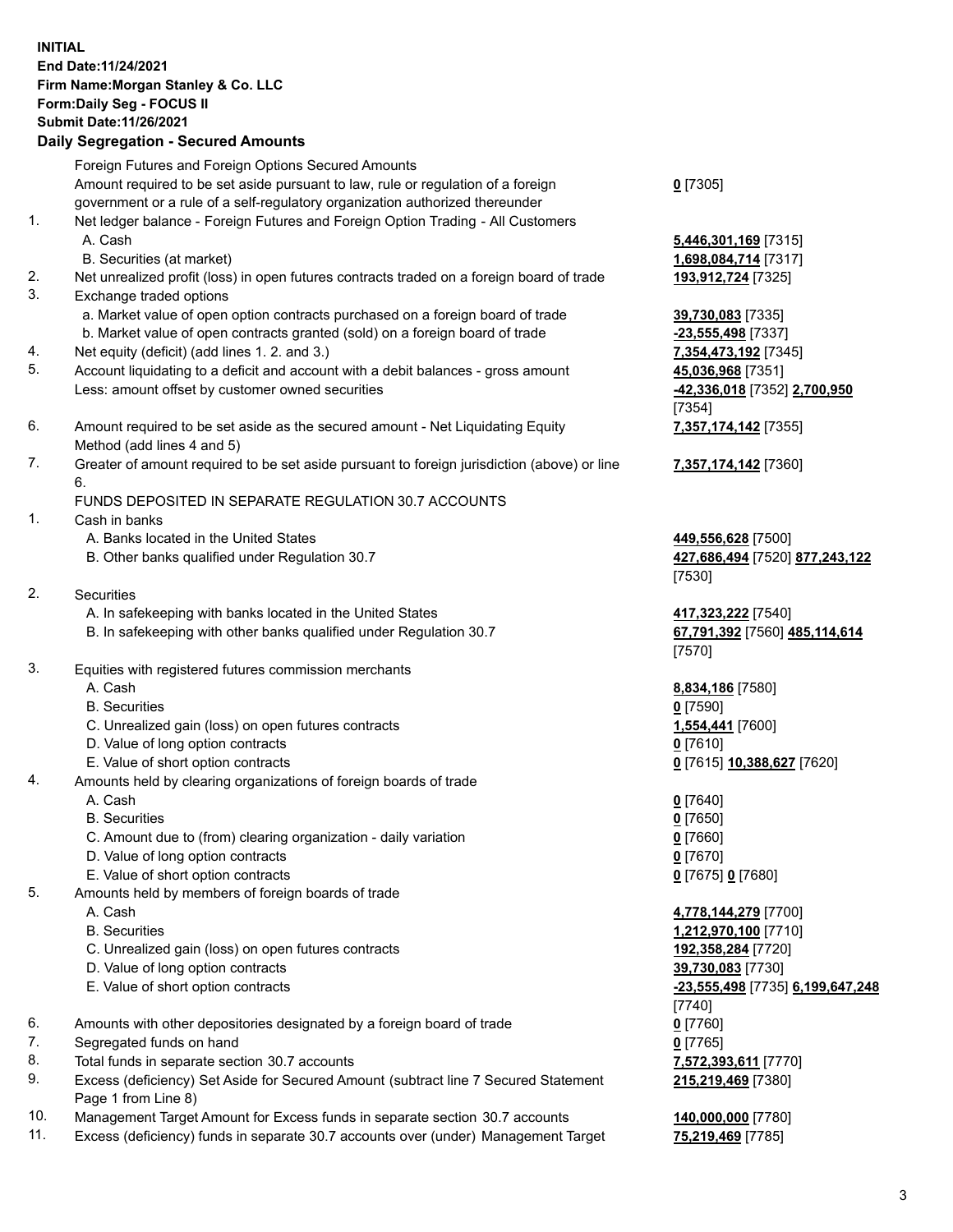**INITIAL End Date:11/24/2021 Firm Name:Morgan Stanley & Co. LLC Form:Daily Seg - FOCUS II Submit Date:11/26/2021 Daily Segregation - Segregation Statement** SEGREGATION REQUIREMENTS(Section 4d(2) of the CEAct) 1. Net ledger balance A. Cash **15,799,145,717** [7010] B. Securities (at market) **7,605,440,231** [7020] 2. Net unrealized profit (loss) in open futures contracts traded on a contract market **1,862,327,992** [7030] 3. Exchange traded options A. Add market value of open option contracts purchased on a contract market **1,444,724,034** [7032] B. Deduct market value of open option contracts granted (sold) on a contract market **-922,088,604** [7033] 4. Net equity (deficit) (add lines 1, 2 and 3) **25,789,549,370** [7040] 5. Accounts liquidating to a deficit and accounts with debit balances - gross amount **265,301,019** [7045] Less: amount offset by customer securities **-255,549,189** [7047] **9,751,830** [7050] 6. Amount required to be segregated (add lines 4 and 5) **25,799,301,200** [7060] FUNDS IN SEGREGATED ACCOUNTS 7. Deposited in segregated funds bank accounts A. Cash **2,636,954,702** [7070] B. Securities representing investments of customers' funds (at market) **0** [7080] C. Securities held for particular customers or option customers in lieu of cash (at market) **3,193,731,494** [7090] 8. Margins on deposit with derivatives clearing organizations of contract markets A. Cash **15,412,354,068** [7100] B. Securities representing investments of customers' funds (at market) **0** [7110] C. Securities held for particular customers or option customers in lieu of cash (at market) **4,261,241,486** [7120] 9. Net settlement from (to) derivatives clearing organizations of contract markets **-4,019,734** [7130] 10. Exchange traded options A. Value of open long option contracts **1,444,724,034** [7132] B. Value of open short option contracts **-922,088,604** [7133] 11. Net equities with other FCMs A. Net liquidating equity **12,938,498** [7140] B. Securities representing investments of customers' funds (at market) **0** [7160] C. Securities held for particular customers or option customers in lieu of cash (at market) **0** [7170] 12. Segregated funds on hand **150,467,251** [7150] 13. Total amount in segregation (add lines 7 through 12) **26,186,303,195** [7180] 14. Excess (deficiency) funds in segregation (subtract line 6 from line 13) **387,001,995** [7190] 15. Management Target Amount for Excess funds in segregation **235,000,000** [7194]

16. Excess (deficiency) funds in segregation over (under) Management Target Amount Excess

**152,001,995** [7198]